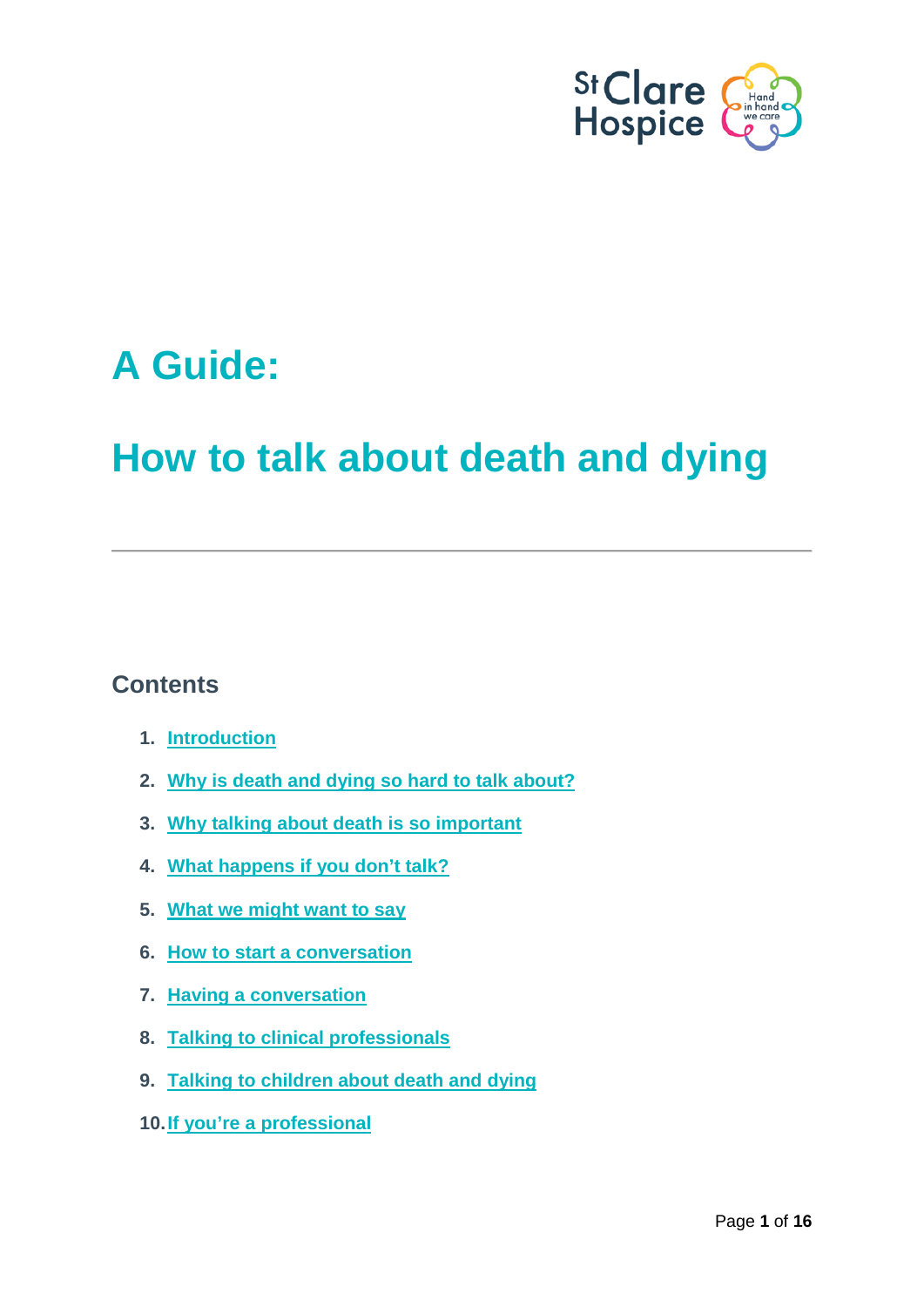

# **Introduction**

We should all feel empowered and confident to talk about death, ask questions, listen, and be sure of what we and our loved ones would like to happen when our time comes.

However, it is not always that easy to have a conversation about death and dying. It can be upsetting and uncomfortable for many of us – but it doesn't have to be that way.

Our aim is to offer support to people to approach and engage in those meaningful exchanges with friends and families, and to demystify the fear and anxiety around death.

This comprehensive guide on 'How to Talk About Death and Dying' offers reassurance, support and advice on having those important conversations with our loved ones.

We should also feel confident in asking the right questions, and challenging systems, organisations and health care professionals, about death and dying. It is all part of ensuring that our choices and wishes are at the forefront of our care and support when our time comes.

We believe that when we are able to face death openly, and approach it peacefully and positively as a natural part of life, we will feel empowered to live our days to the fullest. Talking about death and dying is the first step towards that reality, planning for life, and supporting ourselves and our loved ones.

<span id="page-1-0"></span>**Joanna Petts Patient & Family Support team manager**

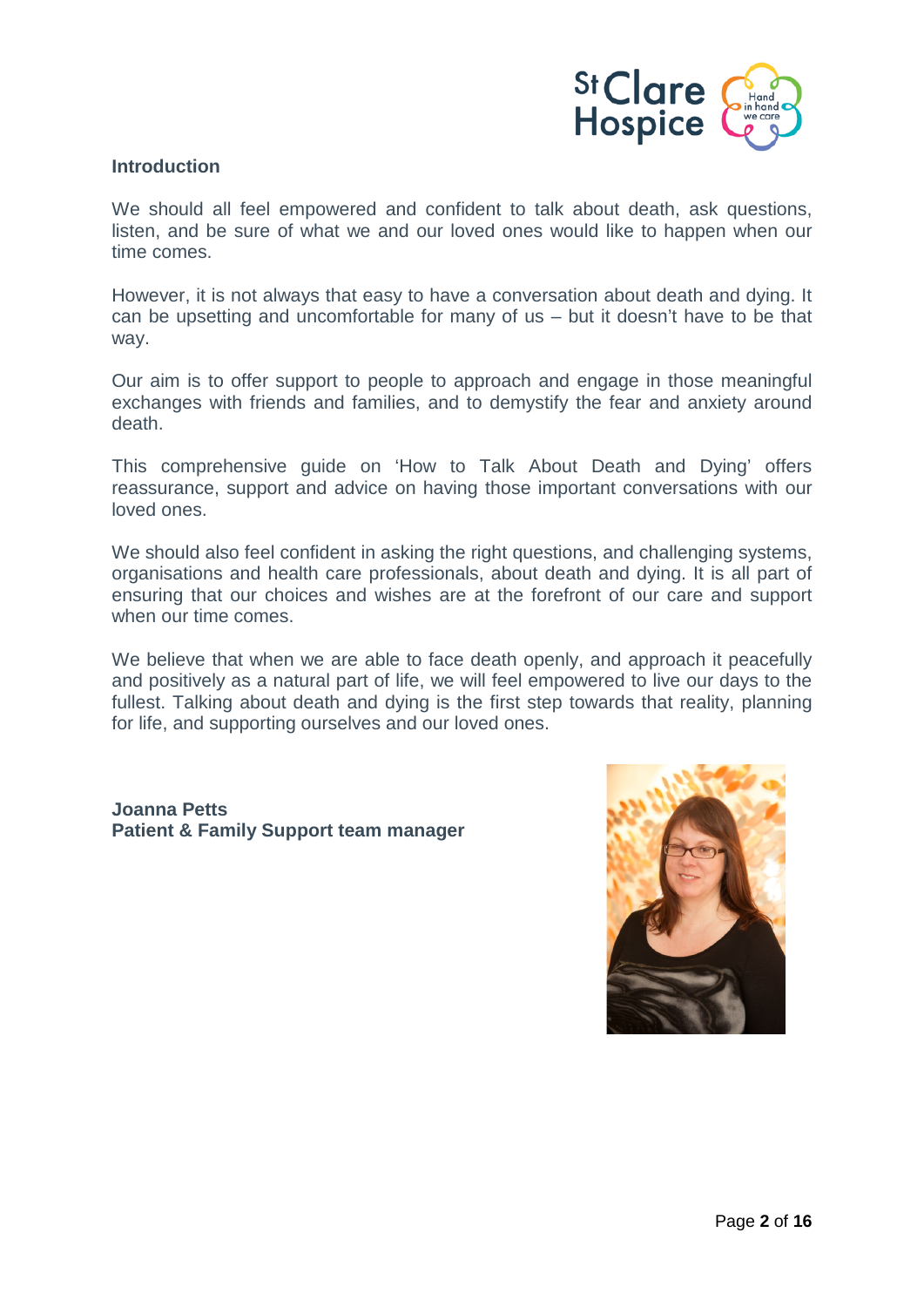

#### **Why is death and dying so hard to talk about?**

Talking about death and dying can be one of the most difficult conversations to have – especially with our loved ones. It is okay to feel scared about approaching the topic, whether you are voicing your own thoughts and feelings about death or asking a loved one to open up about how they feel.

Usually, it is not until something 'significant' happens in our lives that we begin to ponder death and dying. It could be anything from having children, to receiving a medical diagnosis. It could simply be the realisation that we, or our family members, are getting older. It is at this point – when talking about death and dying becomes a reality that we have to face – that many of us find we feel anxious and unsure.

The hardest part of talking about death and dying is accepting our mortality: the fact that we, and our loved ones, will eventually face death. Naturally, it is a scary thought! Most of us have no idea what to expect and we don't know when it will happen, either. A lot of the time, we'd prefer not to think about it, and 'cross that bridge when we get to it'.

But the truth is, talking about death can help us to alleviate our fears and feel a bit more prepared. It does not, of course, bring death closer.

When we keep avoiding the topic, it perpetuates our 'fear of the unknown'. However, by exploring all the different possibilities, and our thoughts and wishes, we are able to come to terms with the fact that it will happen one day, and start planning for how we want it to be.

Another worry that stops us from talking about death and dying is causing upset to ourselves and others. It is normal that talking about death and dying with our friends and family can uncover emotions that might be tough to deal with. Yet, showing emotion doesn't have to be a bad thing. It is expected that no one wants to lose their loved ones, or leave their loved ones behind.

We avoid conversations about death and dying because we feel frightened of what we may hear, and anxious that we may not be able to handle a conversation emotionally. We worry that we won't be able to put things back together again if we create emotional upheaval.

Even having conversations about Wills can bring about worries of being 'moneygrabbing,' so we avoid the topic. We shut down conversations and say, 'don't talk like that, you'll be around for years yet'.

Perhaps we have never been a talker, and we don't want to start now!

<span id="page-2-0"></span>Sound familiar? Don't worry; all of these feelings are completely normal, and most of us experience them. The best thing we can do is try to work through them, so that we can talk about these important things with our loved ones.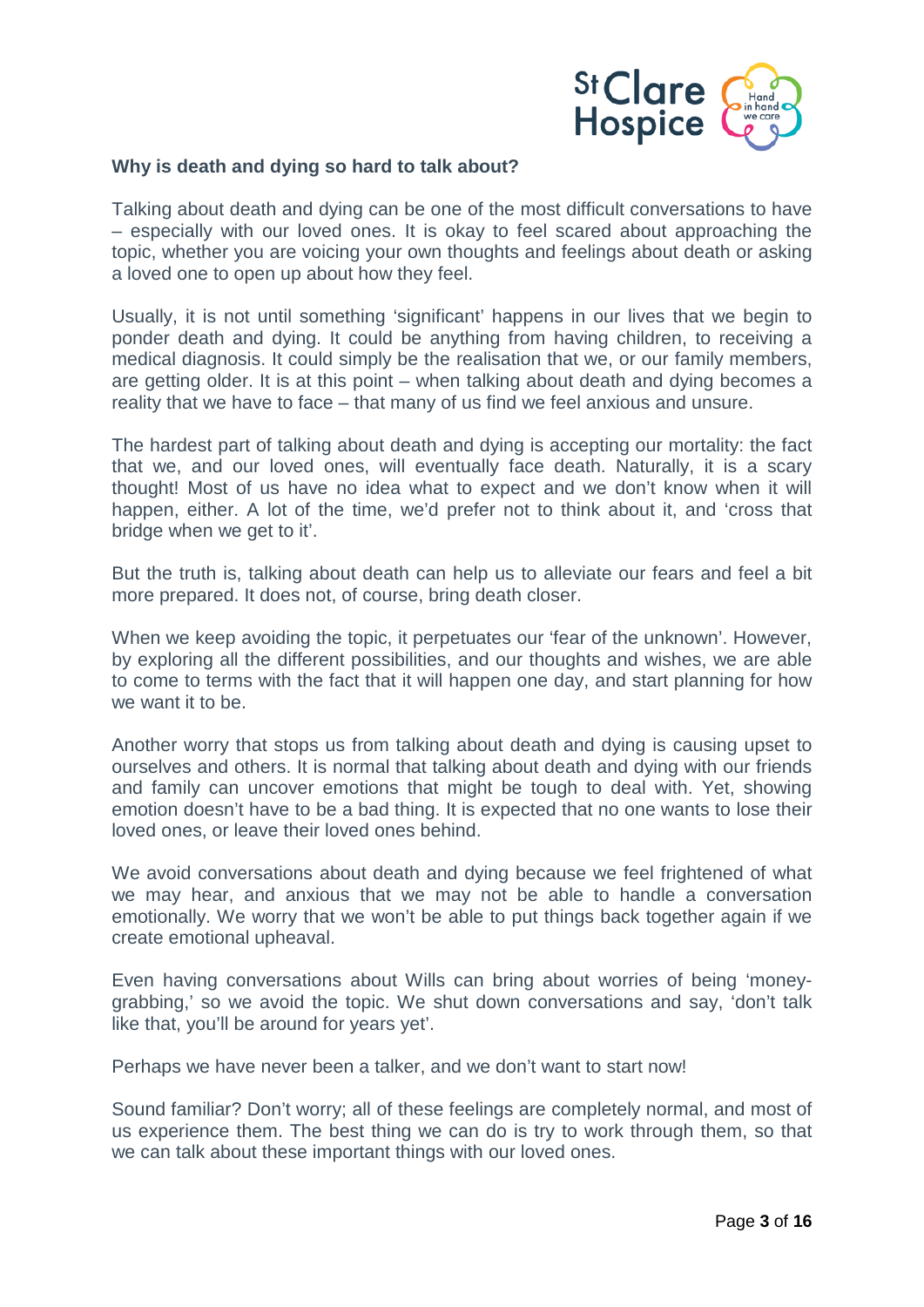

#### **Why talking about death is so important**

Despite the fact we don't like to talk about death and dying, most of us have a quiet wish that we will die peacefully and with dignity, without any pain. We hope that everything will be okay after we are gone, and that our families will be able to cope without us.

When we plan for death, we are able to voice this quiet wish and help to make it a reality. We are able to decide what kind of arrangements we would like to have made for us. We can rest assured that our wishes will be followed, and that our families will be looked after throughout the entire process.

Taking consideration of the practicalities of dying – such as our physical and psychological care, our Will, our funeral, our housing, finances, pets, and more – can lift a huge weight from our shoulders, and minimise the stress our families may be left to deal with at what will already be a distressing time.

Additionally, when we are open to talk about death and dying with our loved ones, we create an opportunity to engage in meaningful exchanges before it is too late. We can feel empowered to say things like, 'I love you,' or 'I'm sorry,' or 'I'm proud of you'.

Facing death can reveal many different emotions that are difficult to deal with. All of the following things are completely normal:

- We are frightened of dying
- We feel we are a burden to their friends, family or society
- We are angry to be 'cheated of life'
- We feel lost and alone, and desperate for someone to ask how we feel
- We feel angry and let down by our God
- We are clinging onto hope for a miracle cure
- We are grieving for missed opportunities and feeling as if we have wasted our life
- We are desperate to die
- We want to make contact with estranged family or friends
- We want to confess to things that have happened in the past, or to ask for forgiveness
- We may become irrationally angry, blaming and resentful towards others, or the medical and nursing staff, or the world in general
- We are missing relatives and friends who are unable to be with us

Thankfully, there are organisations across the UK that are able to offer professional support for all of these worries and needs. For example, hospices can offer vital care and support to local people, free of charge.

Hospices can offer care to keep us comfortable at the end of our lives, but also support us through physiotherapy and occupational therapy, to empower us to live our life in the way we want, however long we have.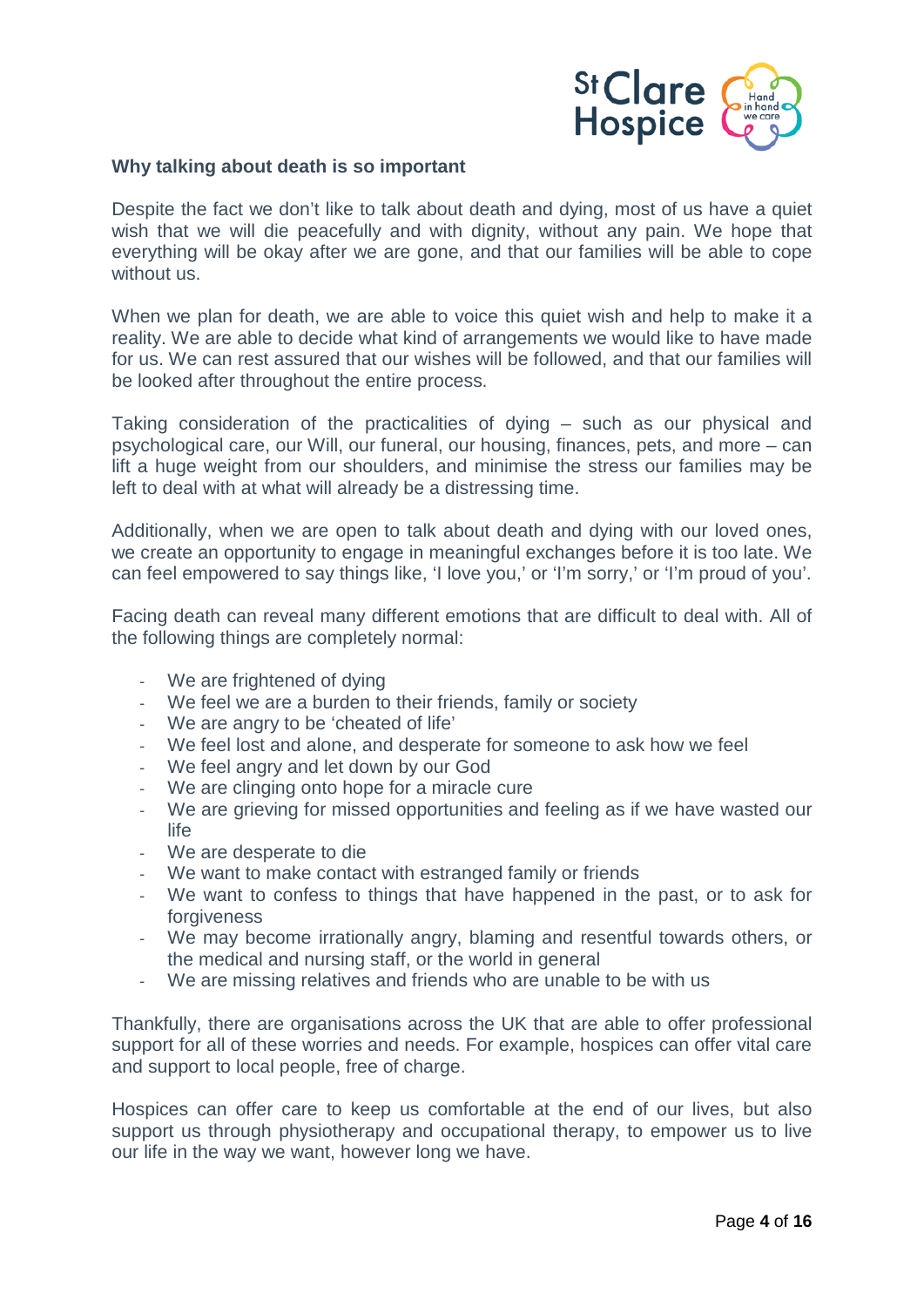

They offer practical, psychological, emotional and spiritual support through counsellors, social workers and chaplains – which extends to family members, as well. Many hospices also offer complementary therapies, such as massage, reflexology, reiki, aromatherapy, beauty/grooming treatments, and more.

<span id="page-4-0"></span>Our lives matter to us; our stories matter to us. It can, therefore, be said that the endings of our stories matter, too. In our lives, we have the ability to take steps to make the ending of our story that bit easier for ourselves and our loved ones. Death need not be perceived as a 'failure'; although it is always sad, it can be a 'happyending'.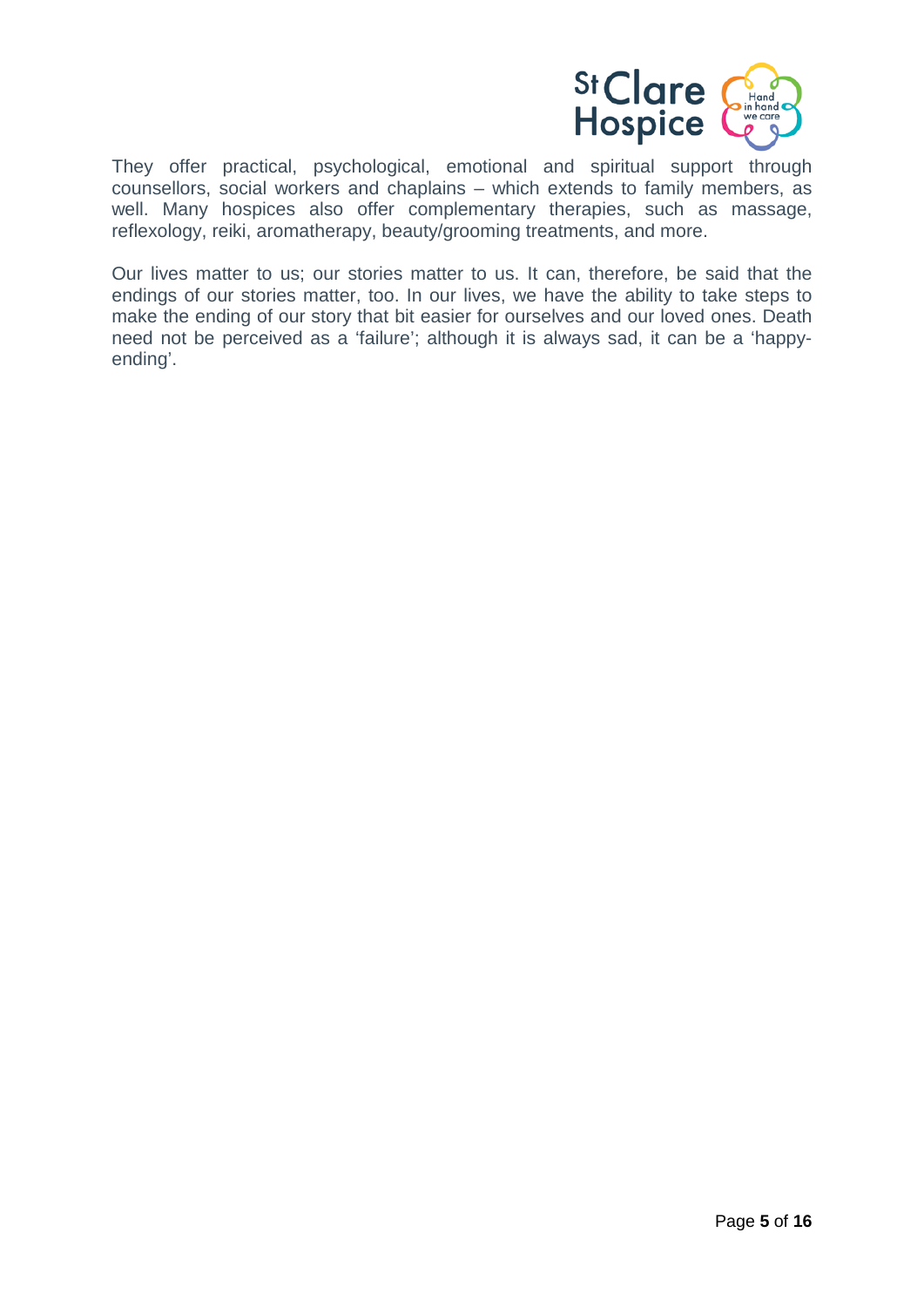

#### **What happens if you don't talk?**

Talking about death is a scary thing. All of us can relate to that! We've all felt upset, uncomfortable or awkward when the topic is approached, which leads us to avoid it in the future. Although our intentions are usually good, and we don't want to cause any upset, in the long-run the consequences can be difficult to deal with.

Often, people who have experienced the death of loved one express that they wish they had been more prepared. This might be in terms of arranging practicalities or in having meaningful exchanges with their loved ones. Sometimes, people are left unsure of what their loved one would have wished for, or important things were left unsaid.

People have also expressed that they wish they had learned more from the healthcare professionals involved in caring for and supporting the family. It might be what to expect physically when someone dies, or advice on how to navigate the healthcare system. Remember that it is always okay to ask questions, whatever they are.

Talking about death before it is too late relieves us of unnecessary complexity at what is already a very distressing time. It can help everyone in the family to feel supported and able to accept what will happen.

Here are some examples of the things that we can avoid by simply talking about it and making arrangements in advance:

- Having to be referred to the court of protection because power of attorney couldn't be authorised
- Stressful administration of finances after someone has died with no Will
- Not being told that a loved one is dying, so missing opportunities to say goodbye
- Missing the chance to ask someone's funeral wishes and being left unsure of how they would like to be remembered
- Not knowing whether your loved one would have preferred a cremation or burial
- <span id="page-5-0"></span>• Important things are left unsaid within families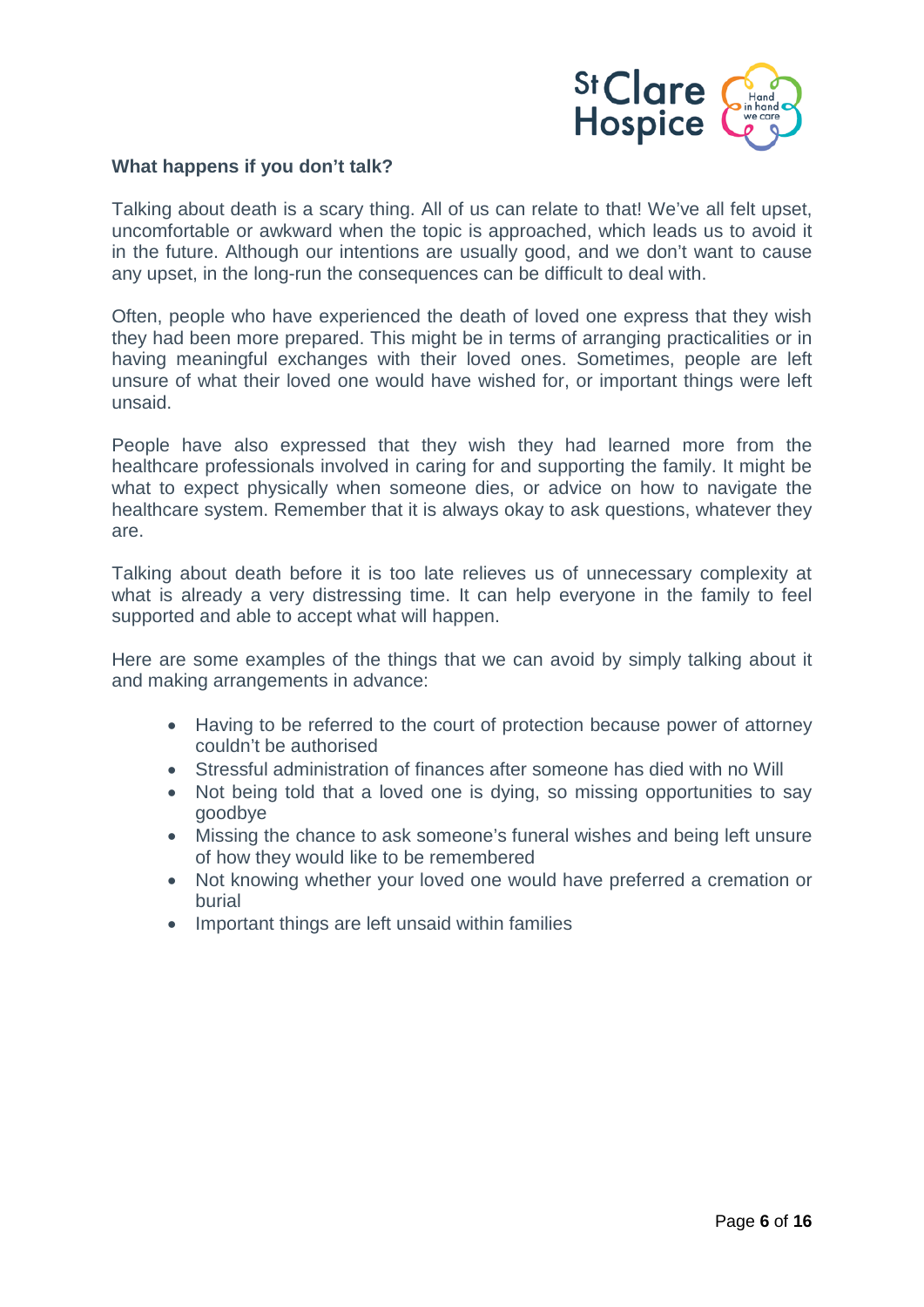

#### **What we might want to say**

Opening conversations about death and dying can begin to ensure that our wishes are followed when the time comes. We should all feel empowered to talk about it with our friends and family, as well as healthcare professionals who take care of us.

First of all, talking about death creates an opportunity to think about some practicalities, so that they can be discussed and settled. This can relieve us of some of our fears and worries. We might be feeling anxious about certain practicalities that we must face. Talking about it can shed light on what we can expect, and help us to feel reassured that our wishes will be followed. Here is a list of practicalities that you might want to discuss:

- Making a Will
- Planning the funeral
- Arranging care and support
- Our preferred diet and nutritional needs
- Personal hygiene and going to the toilet
- Life-support machines
- Who will make decisions for us
- Organ donation
- Cremation and burial

Very importantly, creating opportunities to talk about death and dying can encourage us to say things that we may have difficulty expressing to our loved ones. These are things that are important to us, but we fear what might happen after we say it. We all have inner thoughts like these, which we wish we could say:

- I love you
- I'm sorry
- I'm proud of you
- Thank you
- I miss you
- I forgive you
- I trust you
- I'm frightened

We all have an emotional need to feel heard, connected and safe, and we all want to be understood and accepted. Expressing our true emotions can encourage feelings of peace and acceptance.

We understand that talking about death is a bit of a taboo. Yet, when we talk about it, we actively help to break down those barriers, and make it that bit easier and acceptable for people – especially children and the next generation.

<span id="page-6-0"></span>Death does not need to be perceived as a scary thing at the end of our lives. By talking about it, eventually it may be accepted as inevitable part of life that can be approached as peacefully and as positively as possible.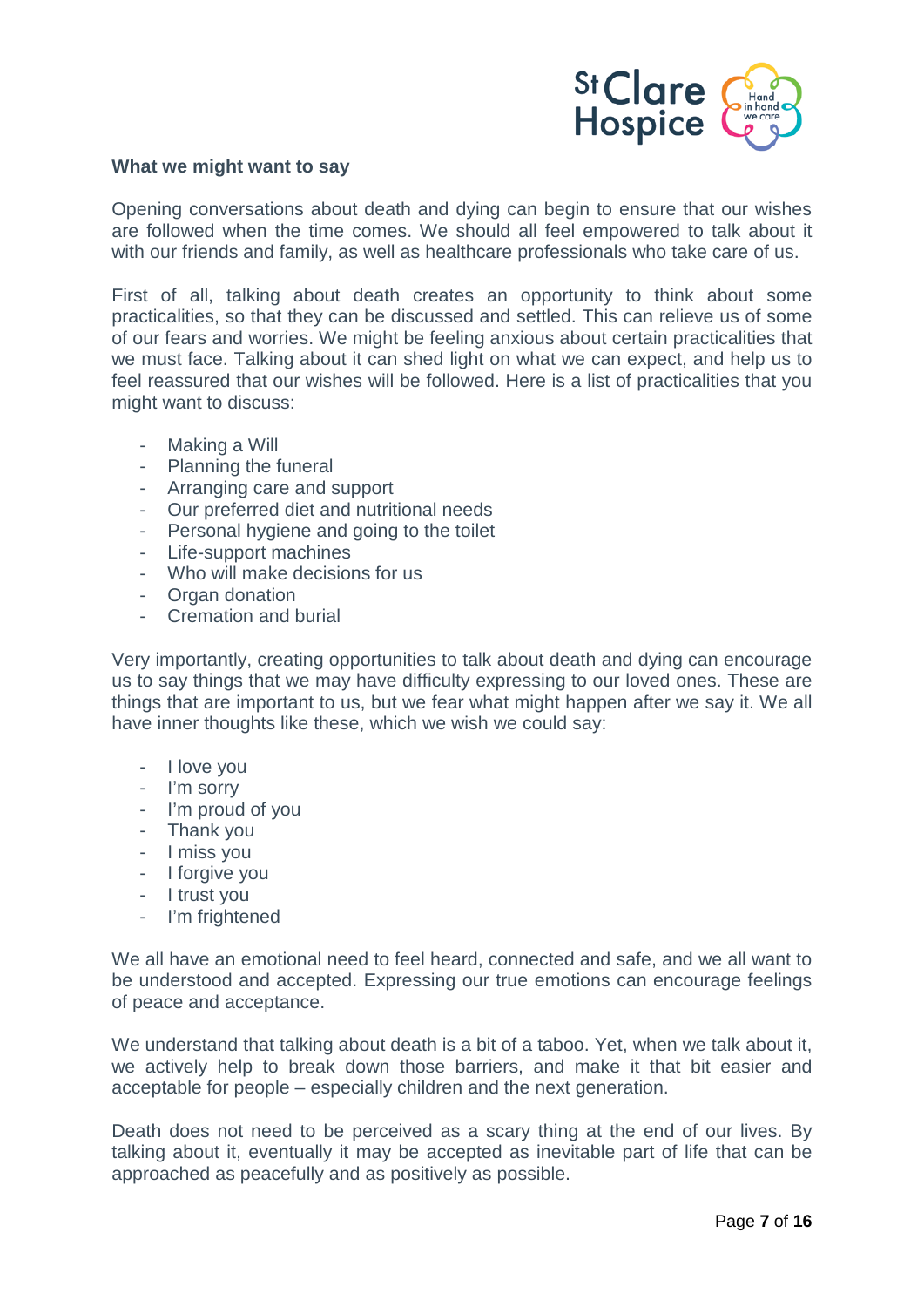

#### **How to start a conversation**

If you are reading this: well done! Taking that first step to talk about death and dying is not easy for anyone.

There are many reasons that you might want to start a conversation. It could be a personal need to explore your thoughts and emotions, family issues or misunderstandings that have arisen, or to comfort a loved one. It could be that you or a loved one has received a terminal diagnosis, or that someone else you know has died. It could simply be that you are looking to prepare for when the time comes in the future.

Whether you are starting a conversation about your own thoughts and feelings about death, or asking a loved one to open up, approaching the topic sensitively is always a good place to start. Trust in your own judgement, and treat the person you are chatting with as you normally would. You will intuitively know what would be the best way to start talking about it.

If you're not sure on how to approach the subject, then you are not alone! Here are some ideas on how you might start a conversation about death and dying...

#### **1. Recognise opportunities**

Sometimes, the conversation will come about unexpectedly. You could be out for a walk, having dinner, or enjoying a drink together.

Listen for natural openings to bring up death and dying. Perhaps you are discussing a recent tragedy in the news: "I wonder what the families are going through right now?" You might bring it up by talking about the death of someone famous, and how it has impacted you.

Often, conversation-starters like this can lead on to having more meaningful exchanges as the discussion develops.

# **2. Ask questions about death**

Another way to start a conversation about death and dying is to ask questions about people's experiences. If you feel comfortable and are confident that it would not cause upset, you might ask an older relative, "What was it like when your parents died?"

Often, people will have stories and memories about their loved ones, and will be happy to share them with you. Listen well, and remember what they tell you about what was important, what they cherished, and if they had any regrets.

You then have the opportunity to sensitively ask, "What would you like to be different when it is your time to die?"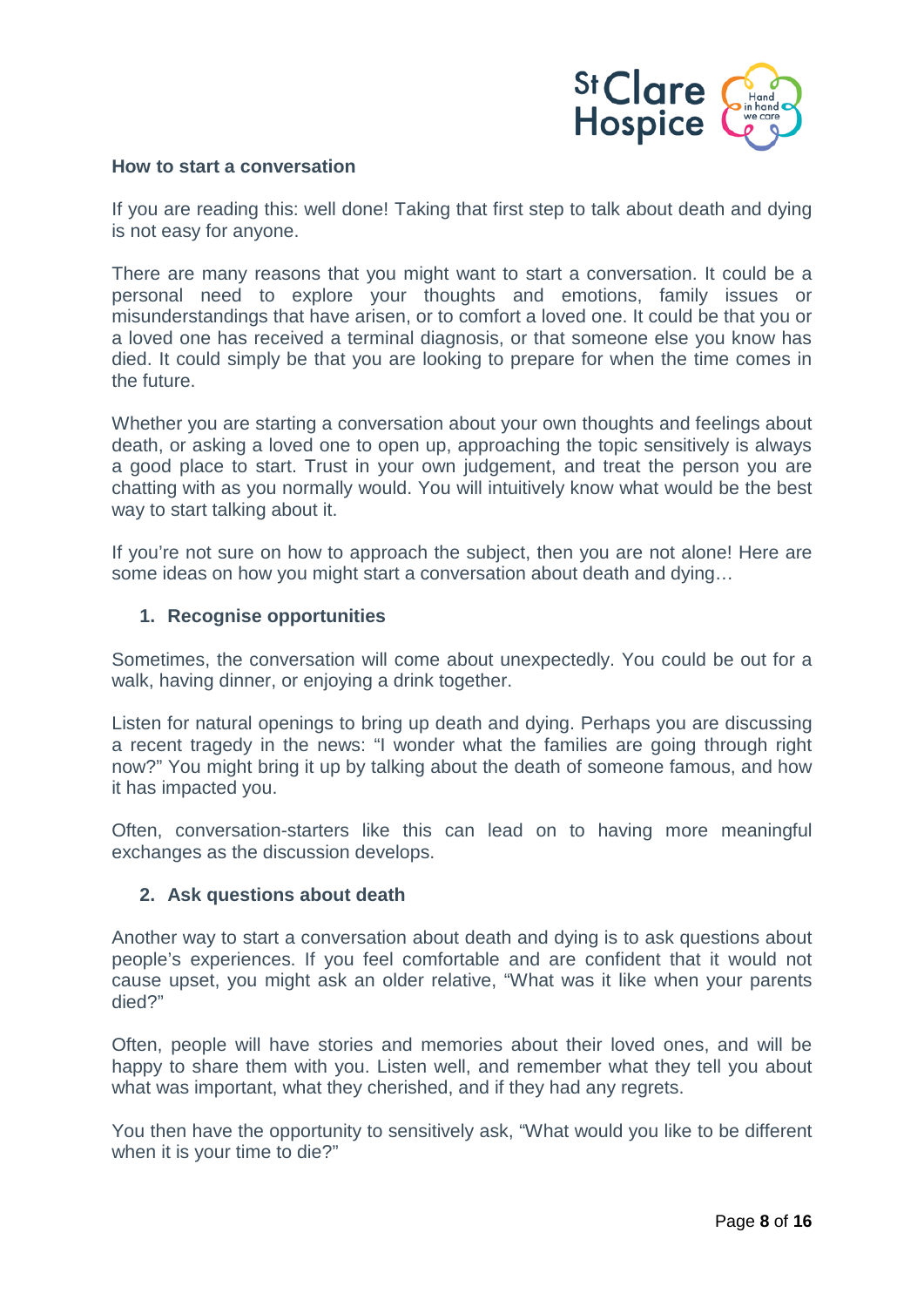

#### **3. Talk about your own experiences**

One of the best ways to open a conversation about death and dying is to talk about your own experiences. Mentioning what happened or how you felt can encourage others to open up about their own feelings and emotions.

Take care to be real and honest with people. You should also think about how you can reassure that your experience was normal and natural.

You could also talk about recent books or films that you have seen that address the topic of death and dying.

#### **4. Be thoughtful and considerate**

You may need to guide a conversation to happen, arranging a suitable place and time and planning what you want to say. Think about what you wish to achieve, so that you can manage any apprehension and stress you may feel, and have the confidence to keep the conversation going – even if the other person tries to close it down.

At the same time, you should be respectful that a person may not want to talk. It is important that you have the conversation about death and dying at a time when you and that person feels ready to do so.

#### **5. When you don't have much time**

Sometimes, we feel a need to talk about death and dying because the situation has become critical. You, or a loved one, may not have long left to live. Take comfort in the fact that even in the most critical of times, there is always time to thoughtfully consider what the best thing to do is.

<span id="page-8-0"></span>Although we may not have time to take care of any practicalities, there is always time to share how we feel and what we think. It could be a few words, or just a knowing look. Also, even if someone who is dying appears unresponsive, it is likely that they will still be able to hear you.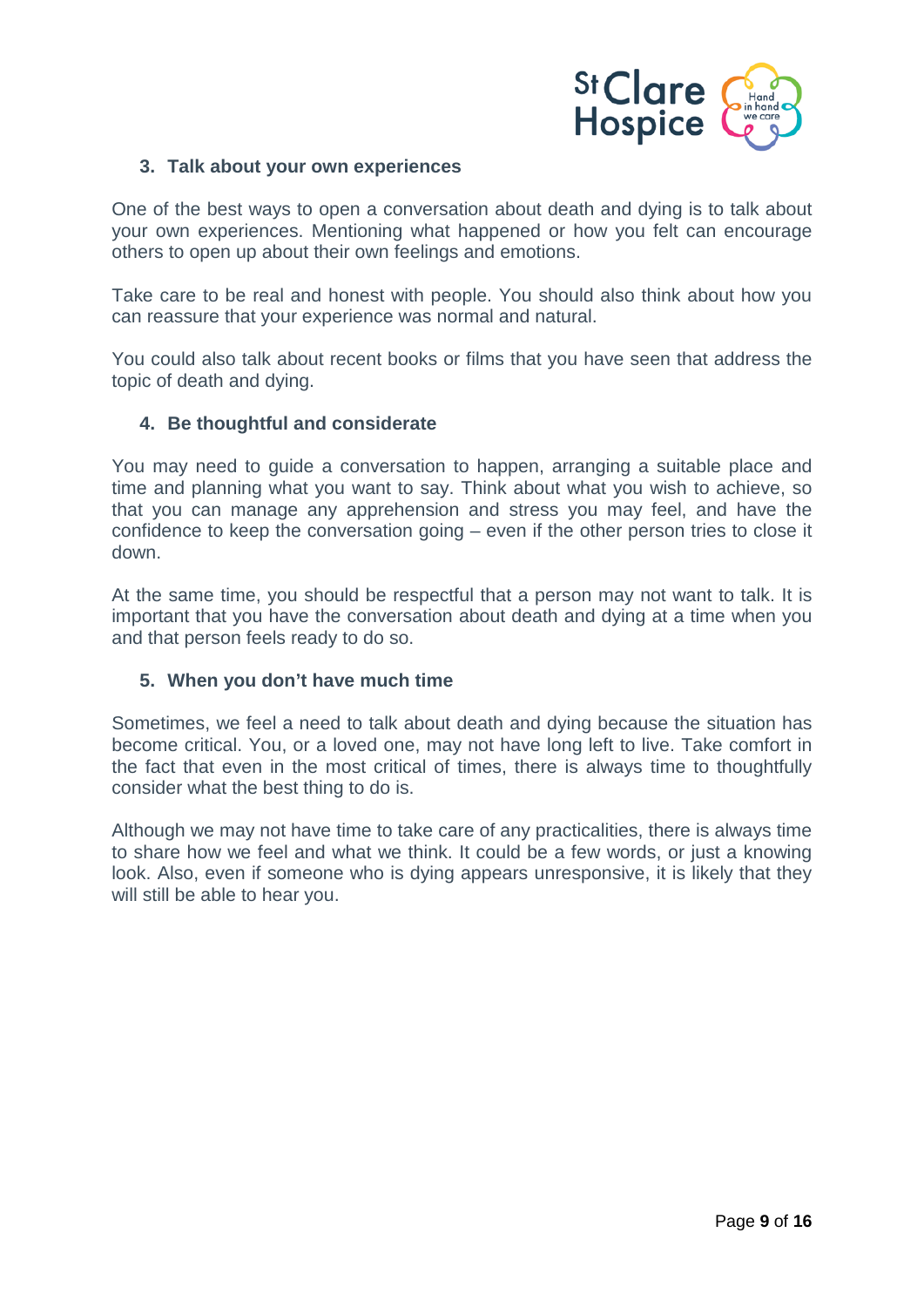

#### **Having a conversation**

There is no right or wrong way to have a conversation about death and dying. It is different for all of us. There are so many things that we might want to talk about, including practicalities, and our thoughts and feelings, but it is up to us how we communicate them.

Often, we search for the right or clever thing to say in difficult situations such as these. Sometimes, we make light of it and try to make a joke. This is normal – even humour has an important place in death!

You will know what tone and language to use around your loved ones – follow your instinct. There is no need to treat someone differently to how you normally would. When you engage in a meaningful conversation, it is important that it feels real and familiar.

Remember: it is okay when you don't know what to say. There will very likely be instances when you are lost for words. As long as you have listened well and are showing consideration and compassion, it will be appreciated that you have shown your care. Above all, it is important to just be there.

Here are some tips that might help to you in your conversations:

#### **1. Be respectful**

None of us truly know what is going to happen after death, whatever our religious or spiritual beliefs. So it's important not to force our viewpoint onto the person. This is their experience.

#### **2. Be honest**

Being real and honest with a person can be very liberating and soothing – both for us and the person we are talking to. Although we might want to make a joke, or try to say something witty, sometimes the best thing we can do is hold a hand and be there.

# **3. Use body language**

Don't be afraid to look your loved one in the eye; it is a key way of showing that you are listening. Be mindful and attentive of the way you and they are saying things, too. Things like tone of voice, body language, facial expressions, willingness to engage and give eye contact, are all part of the conversation. Are you saying what you really mean – are they? Say what you really mean, and invite them to do the same.

# **4. Stay calm**

Talking about death and dying can understandably bring about feelings and emotions that are difficult to deal with. You might feel embarrassed by the emotional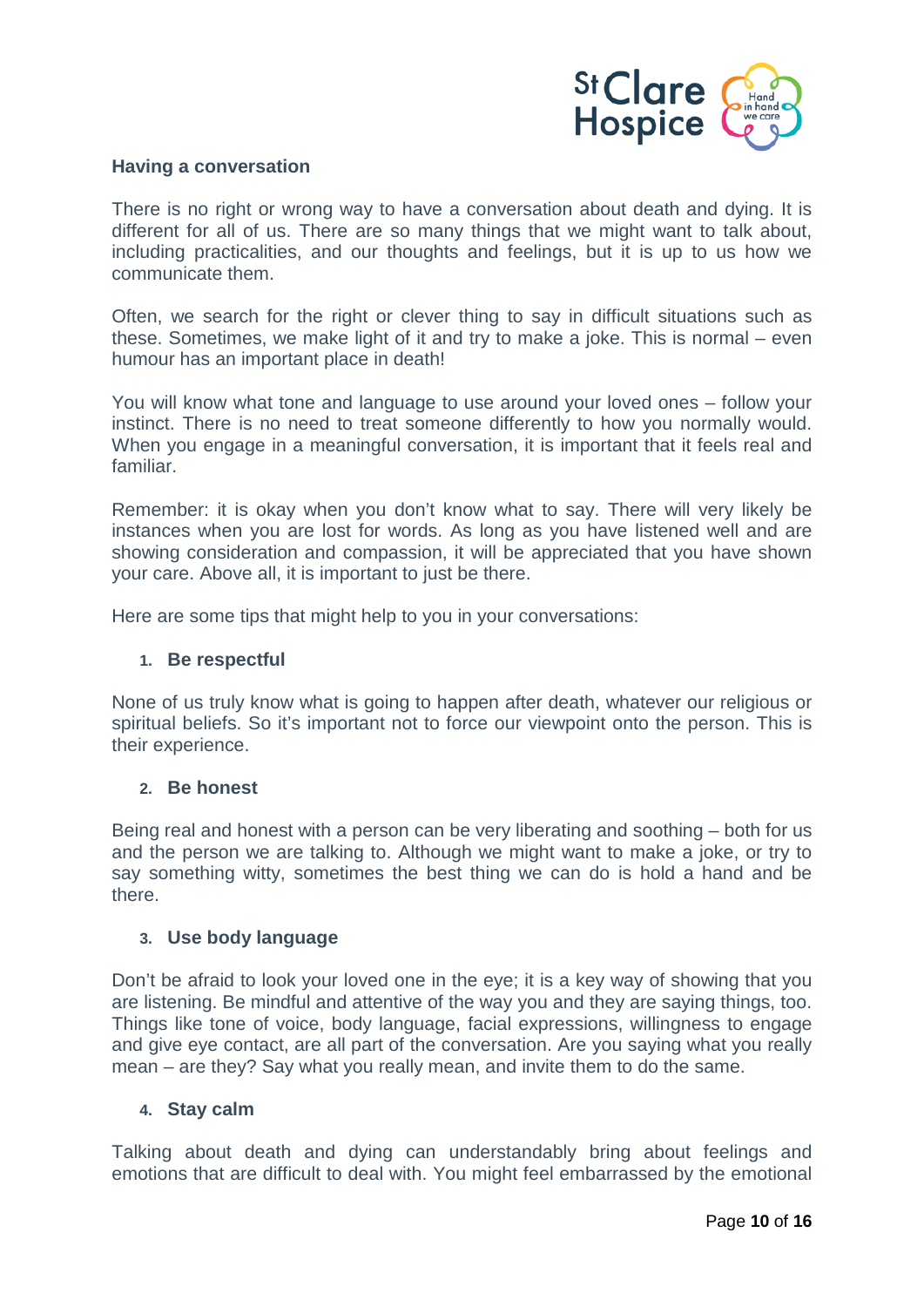

intimacy of a conversation, or fearful of seeing your loved one appear vulnerable. You may feel angry that they are desperate to die, or even relieved, guilty or helpless.

Just breathe slowly to calm yourself, with both feet firmly on the floor. This will help to accept what is happening and be present.

#### **5. Ask questions**

Try indirect questions such as:

- I wonder if there's anything you want to talk about?
- Perhaps you want to tell me about something bothering you?
- How can I help?

This empowers your loved one with the choice to respond, or to say no. As long as the door is open to talk or ask for help, you have shown that you care and are there for them.

Try leading questions such as:

- If you become really ill, would you like me to sit with you?
- When I am unable to respond to you, could you play me my favourite music?
- If I become very unwell, can you try to make sure that I die at home?
- Have you ever thought about what you want to do with your belongings?
- When I'm gone, can you make sure someone looks after my dog?<br>- Have you thought about what kind of service you would like at you
- Have you thought about what kind of service you would like at your funeral?

Again, this offers your loved one the choice to respond, and may make it easier to think about some of the answers.

#### **6. Use short statements**

Short statements that show you care can also provide comfort.

- If there ever comes a time when you want to talk about something or you feel frightened, please do tell me.
- I am always here for you when you need me.
- Although I won't live forever, I will always love you and be proud of you.

Encourage your loved one to talk to you at their own pace, and at a time when they are ready. By saying little things that offer reassurance and show that you are a safe person to talk to, they may feel more inclined to open up.

# **7. Don't fear tears or emotion**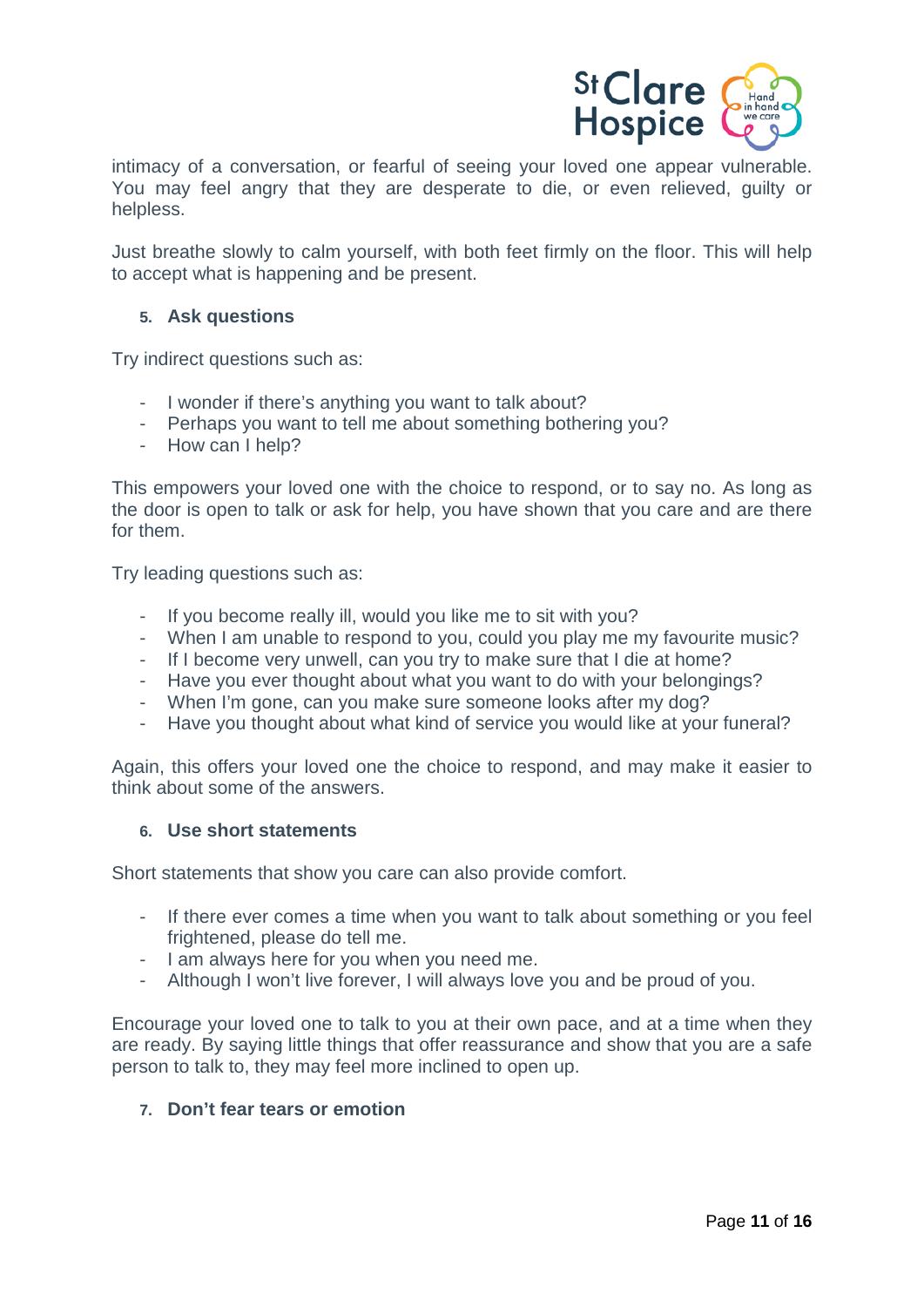

Whilst you should try to remain calm, it is also perfectly okay to express your emotions and be honest about how you feel. Talking about death and dying can bring about a range of emotions, which can be confusing. This is normal!

Don't fear tears; it's okay to cry. Crying is a natural response to emotional situations, and helps us to relieve stress. Being brave enough to let yourself express strong emotions can have a powerful healing effect on you, the person you are talking to, and your relationship. It also gives others permission to show their emotions.

#### **8. Be quiet**

<span id="page-11-0"></span>Don't feel you have to talk all the time, and fill every silence. Just being there quietly, and showing someone that you care, can be surprisingly peaceful. It also gives you and the other person an opportunity to think, and say what you want to say.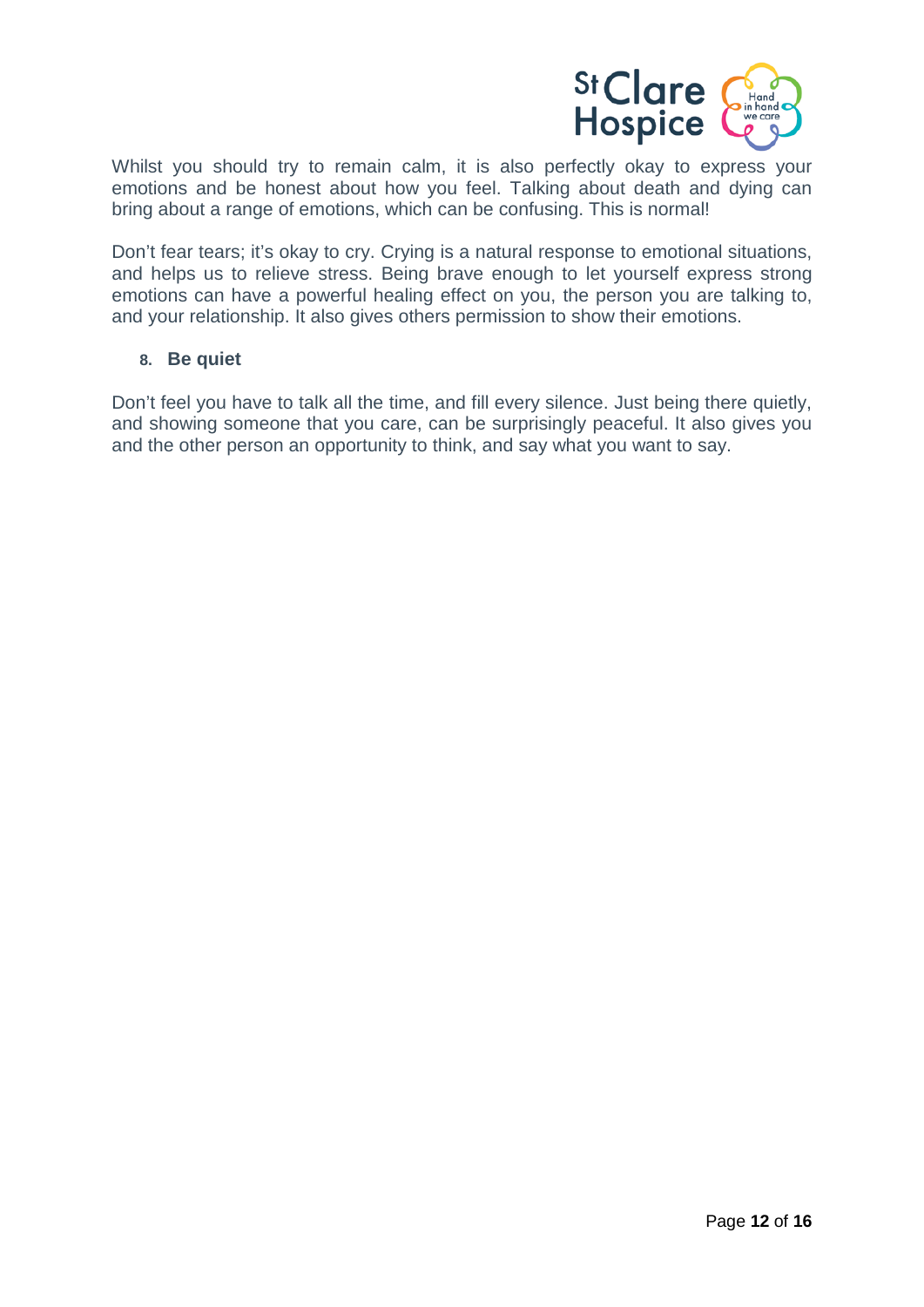

### **Talking to clinical professionals**

If you or a loved one is unwell, you may also want to talk to a healthcare professional about death and dying. This could be your GP, a nurse, a healthcare assistant, a doctor, a counsellor or social worker, a chaplain… Whoever is taking care of you or a loved one will be able to answer your questions, and there is plenty of support online that you can find.

Here are some examples of the type of thing you might like to say and ask:

- What is it like to be there when someone dies?
- What can I expect at a funeral?
- What is a dead body really like?
- Will it hurt when I die?
- Can they see or hear me when they are dying?
- I feel like I can't cope now they have gone can I access support?
- Who will care for me at home now I am alone?
- What are my options in terms of care?
- Can I die at home if I want to?
- I need someone to come and sit with me at night time.
- What is the first thing I should do when they die?
- I am scared about my treatment.

Try to be calm and confident so that you can think about what you need to ask, and remember what the answers are. You can take a notepad to make notes if you need to – this way you can repeat the information to your loved ones if you want to.

<span id="page-12-0"></span>If you do not have access to the internet, many organisations and charities have 24 hour advice lines that you can call to access immediate support and advice. The number for St Clare Hospice's 24 hour advice line is: 01279 773773.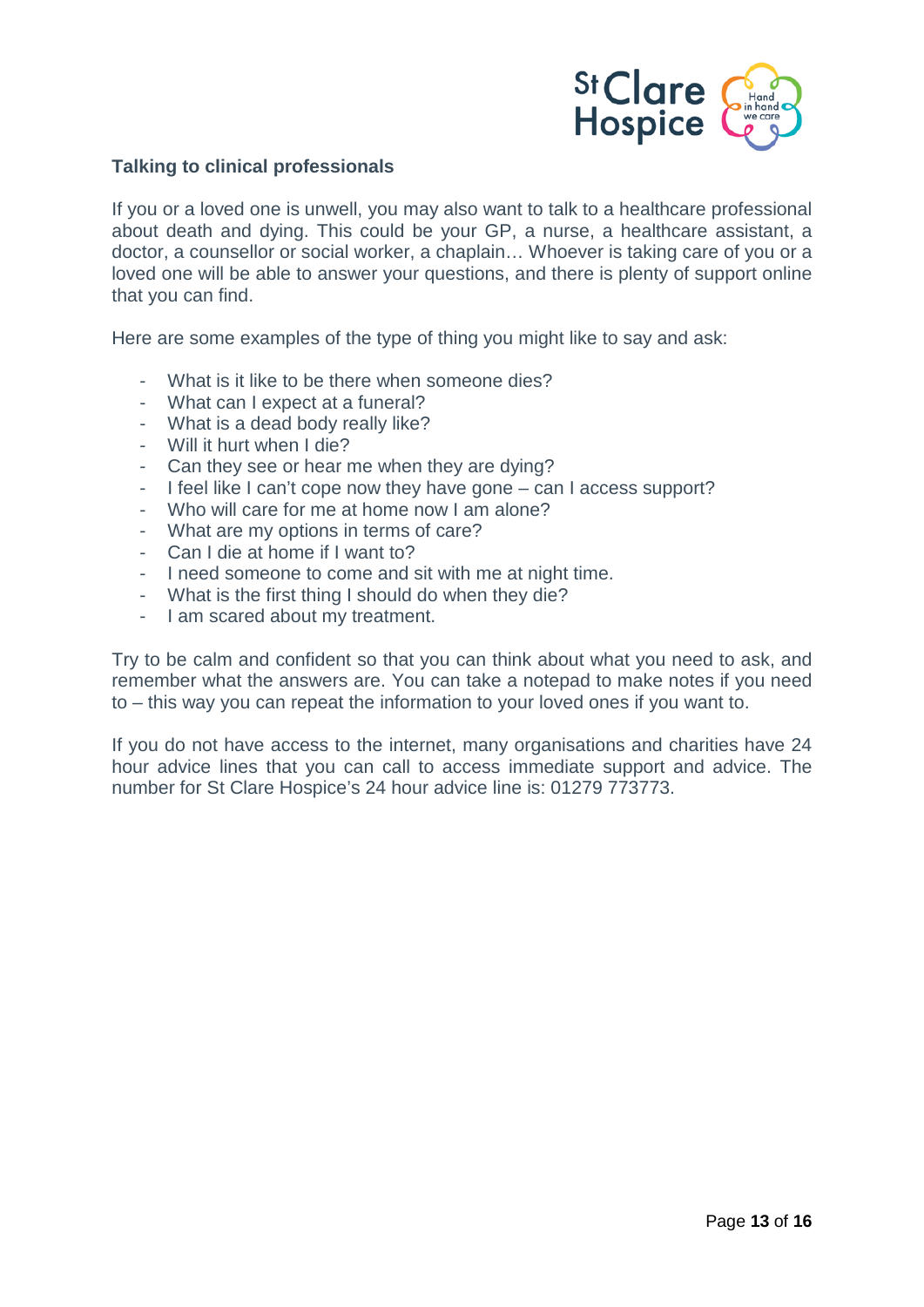

#### **Talking to children about death and dying**

Sometimes, adults hesitate to bring children into conversations about death and dying. We think we are protecting them when, in fact, we cannot protect our children from death. They encounter it all the time – whether it be a dead bug in the garden or a mouse the cat brought in; or something very personal like the fact that their grandparent is going to die soon.

Although our good intentions are there to protect our children, they can unfortunately lead to feelings of exclusion. Children may feel unable to ask questions about death and dying if we do not include them in conversations. Naturally, their imaginations run wild, whilst the truth may be less scary!

Leaving children alone with fears and misunderstandings can cause them to grow and worsen, which can lead to feelings of isolation or guilt about what they think.

It is a lot better to support and help children to understand death, and things like funerals, before they are confronted with them when a loved one dies.

We should encourage our children to express their emotions, and include them as a member of the family.

We can begin talking about death with children by...

- Talking about how life and death go together in the circle of life
- Using examples in the natural world, such as leaves falling or flowers withering, we are able to express that death is a normal part of life that every living thing encounters.
- We can also use books to talk about death and dying there are many books that have been specifically created to help teach and educate children
- Finding a dead animal or insect, or when a family pet dies, can create an opportunity to start talking about death. Let the child be there when the animal is buried, and carry out rituals like sharing memories, reading a poem or planting flowers
- We should let children come to funerals if they want to, because they are a way of saying goodbye. It is a good idea to tell them what they can expect beforehand. For example, the dead person is carried down the aisle in a coffin, people may be crying and upset, a curtain may close around the coffin, people will read things like poems, afterwards there will be a party where people eat and drink in celebration of their life…

Sometimes, children are able to talk about death a lot more easily than adults! They may ask questions that sound strange, but their thoughts and feelings are all perfectly valid and sensible.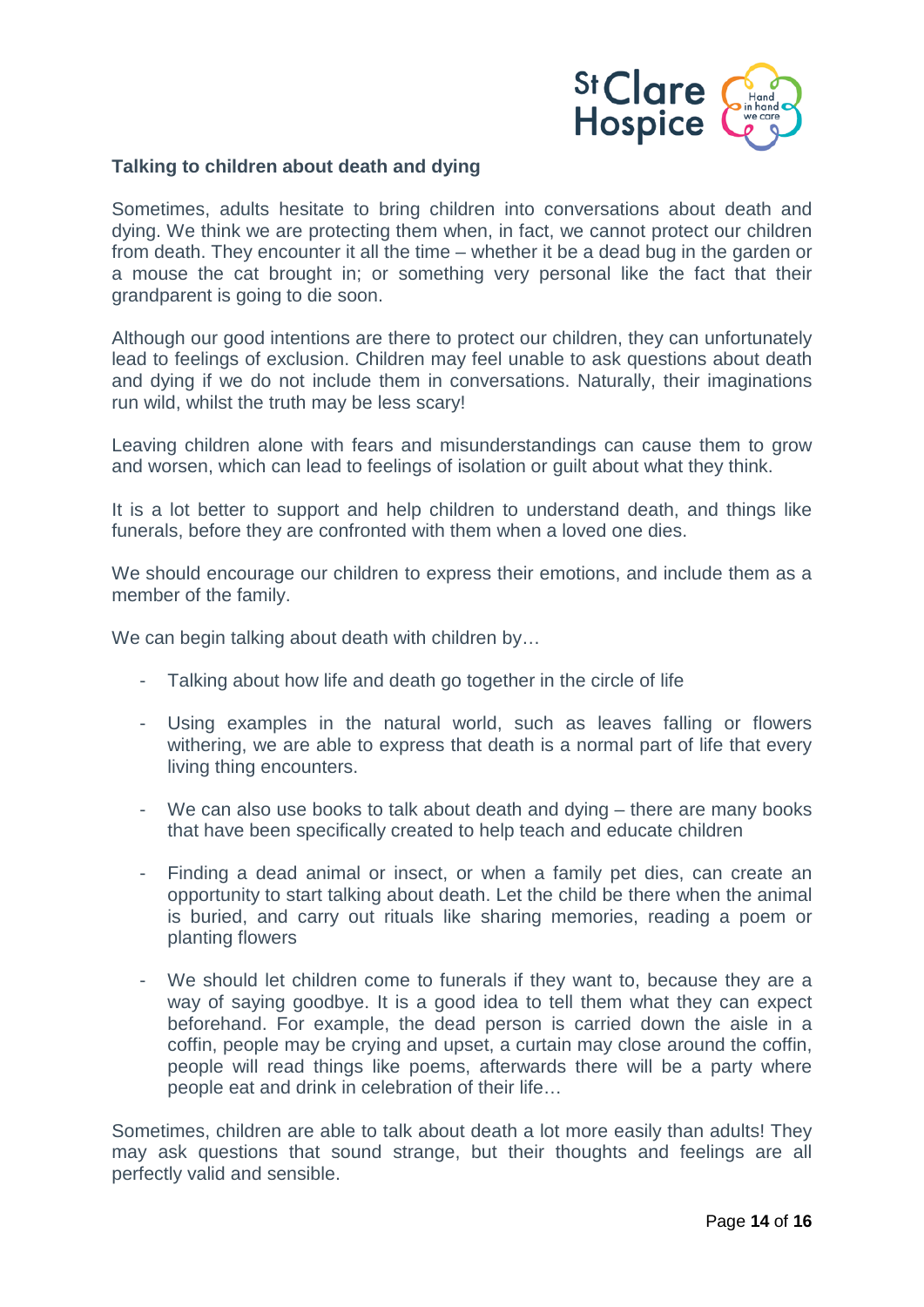

For example, children may ask things like:

- What's it like inside a coffin?
- What does a dead body look like?
- Do dead people turn into ghosts?
- What's it like in heaven?
- What happens to the body when it gets buried?
- Does cremation hurt?

You can reassure a child and help them to understand their thoughts and feelings by talking through these things. Even if you don't have the answers or don't know what to say, a child will appreciate that you have tried more than if you dismiss or ignore them.

Here are some tips:

- Listen carefully and try to understand what the child means
- If you don't know the answer, say so. It's okay!
- Try to be direct and say 'died' and 'dead' instead of 'passed away,' 'lost' or 'gone to sleep' to avoid confusion
- Show that talking about death and dying is allowed
- Show your emotions; it's okay to be sad. It can help a child to feel their grief is acceptable, too
- Ask questions like, 'What do you think?'
- Be honest

There are some difficult questions that you may have to answer, but there is no need to be nervous or worried about it.

Q "Am I going to die?"

A "Everyone dies eventually, but it probably won't be for a long time."

Q "Are you going to die?"

A "Most people die when they are old."

Q "What does dead mean?"

A "Something or somebody that's dead doesn't move, or eat, or breathe, or do anything. They cannot feel pain, and will never wake up."

<span id="page-14-0"></span>The best thing that we can do for children is support them to explore and express their thoughts and feelings in a safe environment. Make time to take their questions and curiosities seriously, and help to demystify death and dying for future generations.